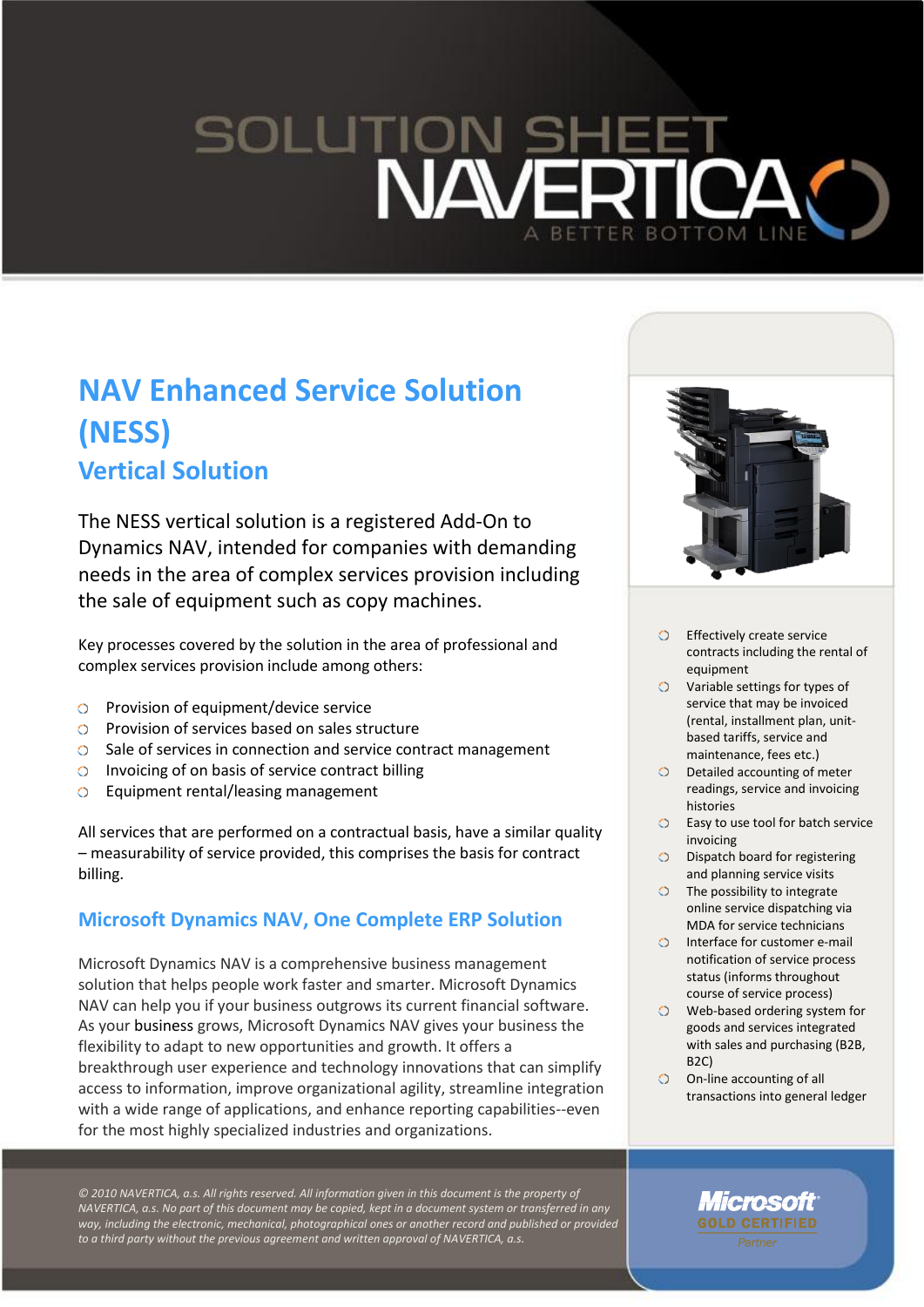Microsoft Dynamics NAV collects your business's functions into one integrated system. With close visual and functional ties to Microsoft Windows Vista and Microsoft Office, it's easy to learn, simple to use, and quick to implement. With integrated financial, manufacturing, supply chain management, sales and marketing, project management, human resources, and services management information from across your organization stored in a centralized database, your people can work quickly and effectively helping to drive your business forward.

Standard Microsoft Dynamics NAV expanded to include the Navertica NESS Add-On provides support to the following areas:

- Process management  $\circ$ 
	- Purchase and Sales  $\circ$
	- Warehousing
	- O Service contracts
	- Invoicing of services
	- $\circ$  Service orders and visits
- CRM  $\circ$
- $\Omega$ EDI communication
- Finance management  $\circ$



# **Key Functions of NESS Vertical Solution**

Service Contract and Service Item Card

- $\circ$ Wizard for creation of Service item card-contract before actual machine sale
- $\circ$ Meter reading entries on Service item
- O Subsystem for meter readings
- Wizard for creation of contract from Sales or Service item
- Adjustment of sample contract as template
- $\circ$ System for creating contract service provisions – i.e. service functions
- Batch processing of invoiced  $\Omega$ services
- O Pricelist update using batch function
- Integration of fixed assets and  $\Omega$ contract

#### Service Orders/Visits to Customer

- Wizard for creation of service orders
- Automatic update of service order status according to status of ordered service items
- $\Omega$ System for meter reading entries into service orders
- E-mail notifications of service status to customer
- Wizard for frequently ordered items
- Planning and tracking of  $\circ$ service status via expanded dispatch board

#### Other Functions

- Management of machine buy  $\Omega$ back
- $\Omega$ Configurator of compatible components and services for machine sale
- $\circ$  Splitting services across cost center/department via template
- Machine claim management integrated with sales and service
- EDI communication for item  $\circ$ orders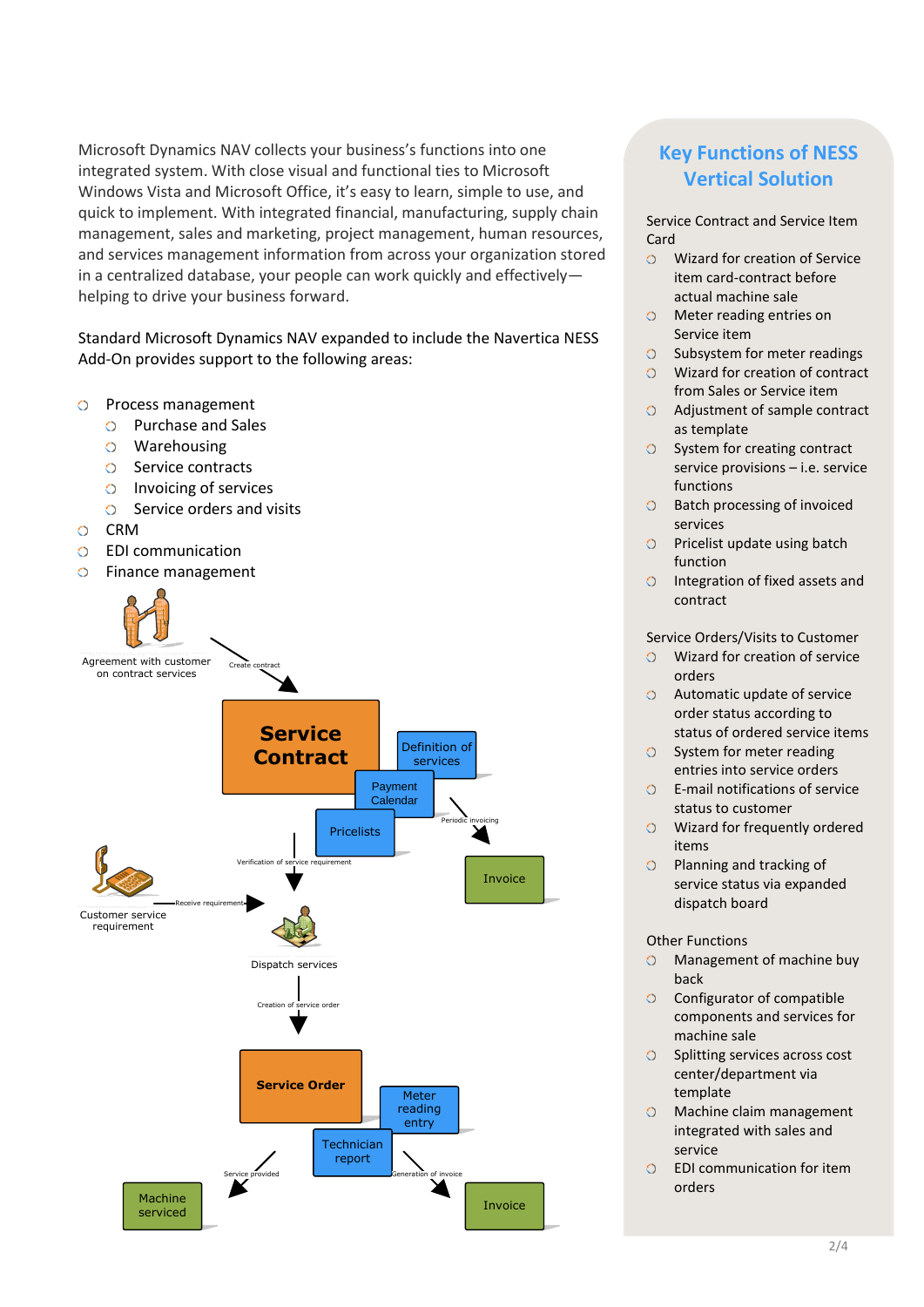# **A Vertical Solution for Managing Service and Service Contracts**

Standard Microsoft Dynamics NAV includes functionality for the periodic invoicing with fixed tariffs. Standard NAV without the NESS vertical solution however does not support the ability to account services in connection with equipment for meter readings, pricing and subsequent invoicing.

Microsoft Dynamics NAV with the NESS vertical solution supplements the standard account of service contracts with a robust tool for the provision of related services. These variables which, are connected with the sale of equipment/devices and can comprise an aspect of customer service in the form of a rental or leasing contract. In this environment, each piece of equipment possesses with a meter to record consumption of units (e.g. clicks, watts, kilobytes etc.) This meter is further connected to the accounting of service contracts and serves as the basis for further invoicing. The expanded contract functionality also includes a variable invoicing calendar, price categories for services and tools designed to assist invoice controlling. Contracts are further supplemented with the possibility of mutual connection types that enable batch invoicing or also, separate methods of price calculation for services.

In the NESS vertical solution, the standard NAV service module has been expanded in its ability to process service orders to include tools for recording and accounting service provided to a particular piece of equipment or device. In order to simplify the creation of service orders and reduce margin of error, the systems offers a "wizard" to guide the user through the necessary steps in creating a service order. For controlling and the planning of service orders, NESS utilizes an expanded version of the standard dispatch board.

An integral part of NESS is connected with purchasing in the form of automatic updates of purchase orders according to order status, purchase interface, or connection of item to fixed assets.



# **Service Contracts Linked to Services Provided**